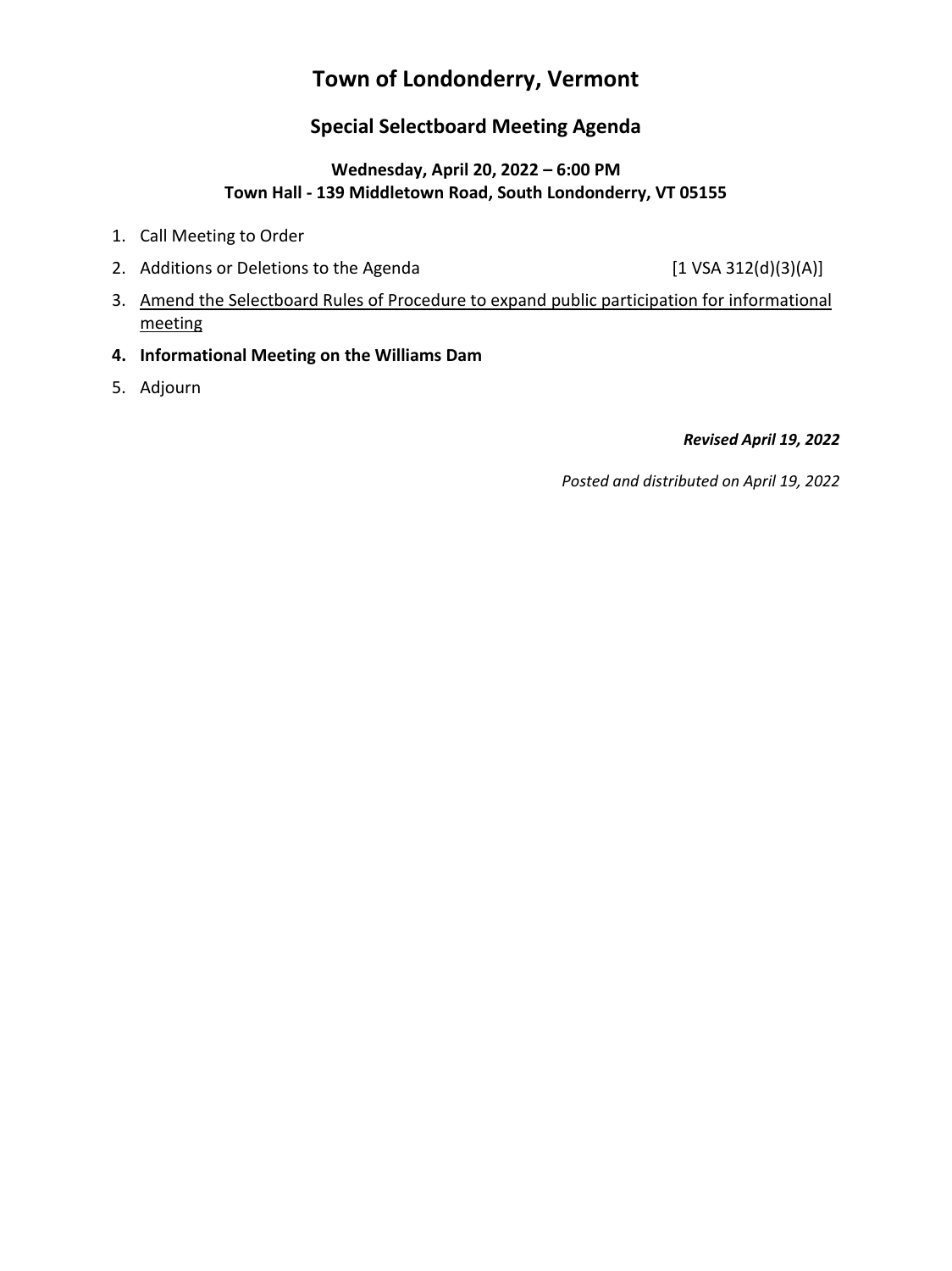## **Town of Londonderry, Vermont Selectboard Meeting Minutes Wednesday, April 20, 2022 Town Hall-139 Middletown Road, South Londonderry, VT**

**Board Members Present:** Thomas Cavanagh, Vincent Annunziata Taylor Prouty, James Fleming and Melissa Brown.

#### **Board Members Absent:** None.

**Others in Attendance:** Town Officials - Town Moderator Doug Friant and Town Administrator Shane O'Keefe. Others – Charles Johnston and Jeff Tucker of DuBois & King, Inc., Marie Levesque Caduto of the Vermont Department of Environmental Conservation, Ron Rhodes of the Connecticut River Conservancy, and Erin Rodgers of Trout Unlimited, Bruce Frauman and Andrew McKeever of GNAT, Cynthia Prairie of the Chester Telegraph, and those citizens noted below and on the meeting sign-in sheet, which is attached to these minutes.

#### **1. Call meeting to order**

Thomas Cavanagh called the meeting to order at 6:05 **PM.** 

#### **2. Additions or deletions to the agenda**

 $[1 \text{ VSA } 312 \text{ (d)} \text{ (3)} \text{ (A)}]$ 

None.

**3. Amend the Selectboard Rules of Procedure to expand public participation for informational meeting** 

*Taylor Prouty moved to amend the Selectboard Rules of Procedure to provide as follows for this informational meeting:* 

- *1. Interested Parties will be permitted to ask one question of the Town's engineer, Selectboard or Town staff, and then have up to three minutes of dedicated follow-up discussion after having been provided with an answer,*
- *2. A second such round of questions, answers, and follow-up will take place after all interested parties have participated in the first round, and*
- *3. The Chair may at any time increase the question follow-up time, seconded by Jim Fleming. The motion passed unanimously.*

#### **4. Informational Meeting on the Williams Dam**

Town Moderator Doug Friant welcomed those attending and noted that the purpose of this portion of the meeting was for citizens to be better informed for the vote on Town Meeting Article #22, which is *"Shall the Town vote to raise and appropriate the sum of \$40,000 for*  engineering costs for the removal of the Williams Dam". He stated that the vote is about engineering costs, and he mentioned that there are several experts presents, who he introduced as follows: Charles Johnston and Jeff Tucker of DuBois & King, Inc., the Town's engineering consultants; Marie Levesque Caduto of the Vermont DEC Watershed Planning Program; Ron Rhodes of the Connecticut River Conservancy; and Erin Rodgers of Trout Unlimited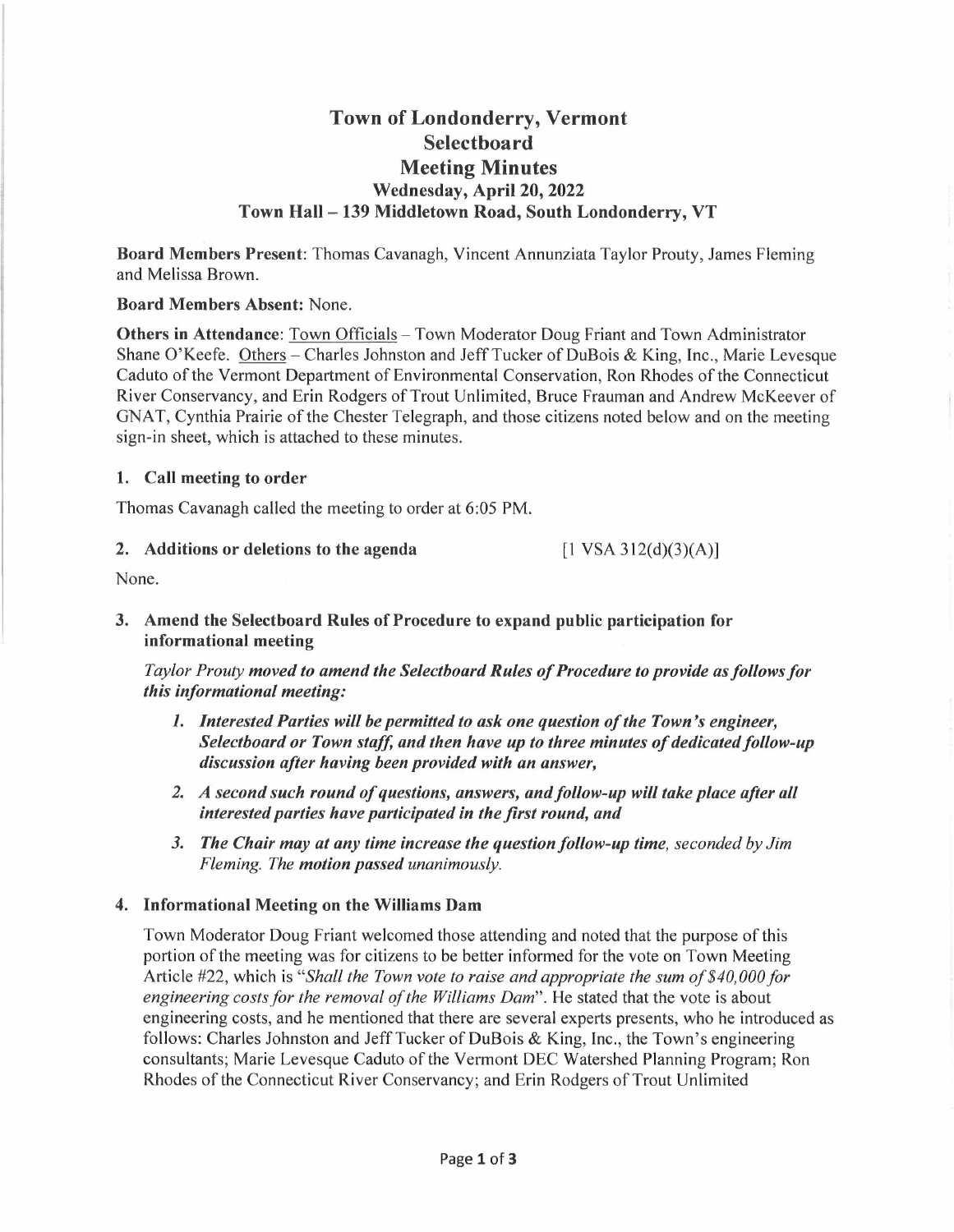Friant stated that the audience should be aware that the pandemic is not over and to continue to take appropriate precautions.

Cavanagh read the following opening statement on behalf of the Board:

"Good evening. We are here tonight to hear from the Town's consulting engineer about the study conducted on Williams Dam and to allow you to ask any questions you may have to become better informed. The board in no way are experts on the dam. That is why, in keeping with the 2021 Town Meeting vote, Dubois and King was hired to conduct the engineering study to evaluate the condition of the dam and determine the comparative costs of its removal, repair, or replacement. After carefully looking at the results from the study the board has unanimously recommended that the dam be removed. The future of Williams dam is in you the voter's hands, no decision has been made yet. I ask that everyone please be kind and act in a civil manner. Most if not all of us here tonight call Londonderry home and deeply care about our great town and its future.

I also need to inform the voters that while the board's intent was to have an article that could be amended to include any of the three options for the future of the dam, I regret to inform you that the wording of the article as it is written cannot be amended to say repair or replacement. After consulting with Town Moderator Doug Friant and the towns legal counsel the way the article is written does not allow for it to be amended, since amending it would change the meaning of the article entirely. On behalf of the board, I apologize for our mistake in crafting the wording of the article in such a way that it cannot be amended. That leaves two options for the voters to consider on Town Meeting Day. You can vote on the article has it is written or, if you choose, you can table or pass over the article until we can hold a special meeting where all options can be voted on at a future date. Again, I apologize and would like to reiterate that the boards intention was to have an article that could have been amended to include any of the three options for the dam".

Engineer Charles Johnston gave an overview of the Williams Dam study to the meeting attendees.

Friant went over the rules of procedure again for those attending.

Individual questions and comments were posed by the following attendees: Patty Eisenhaur, Fire Chief Jim Ameden, Larry Gubb, Cynthia Gubb, Rachel Febbie, Bob Wells, Bob Forbes, Pete Cobb, Steve Swinburne, Tom Platt, Conservation Commissioner Irwin Kuperberg, Hubert Schriebl, Fire Chief Jeff Duda, Gary Barton, Margot Wright, Vincent Annunziata, Kathy Mosenthal, Stephen Twitchell, and Conservation Commissioner Gary Hedman.

Questions and comments were posed and responded to by the engineer and others, including the following:

- What repair work might be required by the State of Vermont.
- The status of State new dam safety design rules.
- The extent to which the dam study considered impacts to surrounding area and firefighting water supplies.
- Criticality of the mill pond dry hydrant.
- Potential for use of the dam for hydroelectric generation.
- Interest in maintaining wildlife usage of the existing mill pond and wetlands.
- Concern about loss of another historic structure in the village .
- Whether dam removal would be beneficial to flooding impacts.
- Possibilities for fixing the slide gate to make the low-level intake structure operational.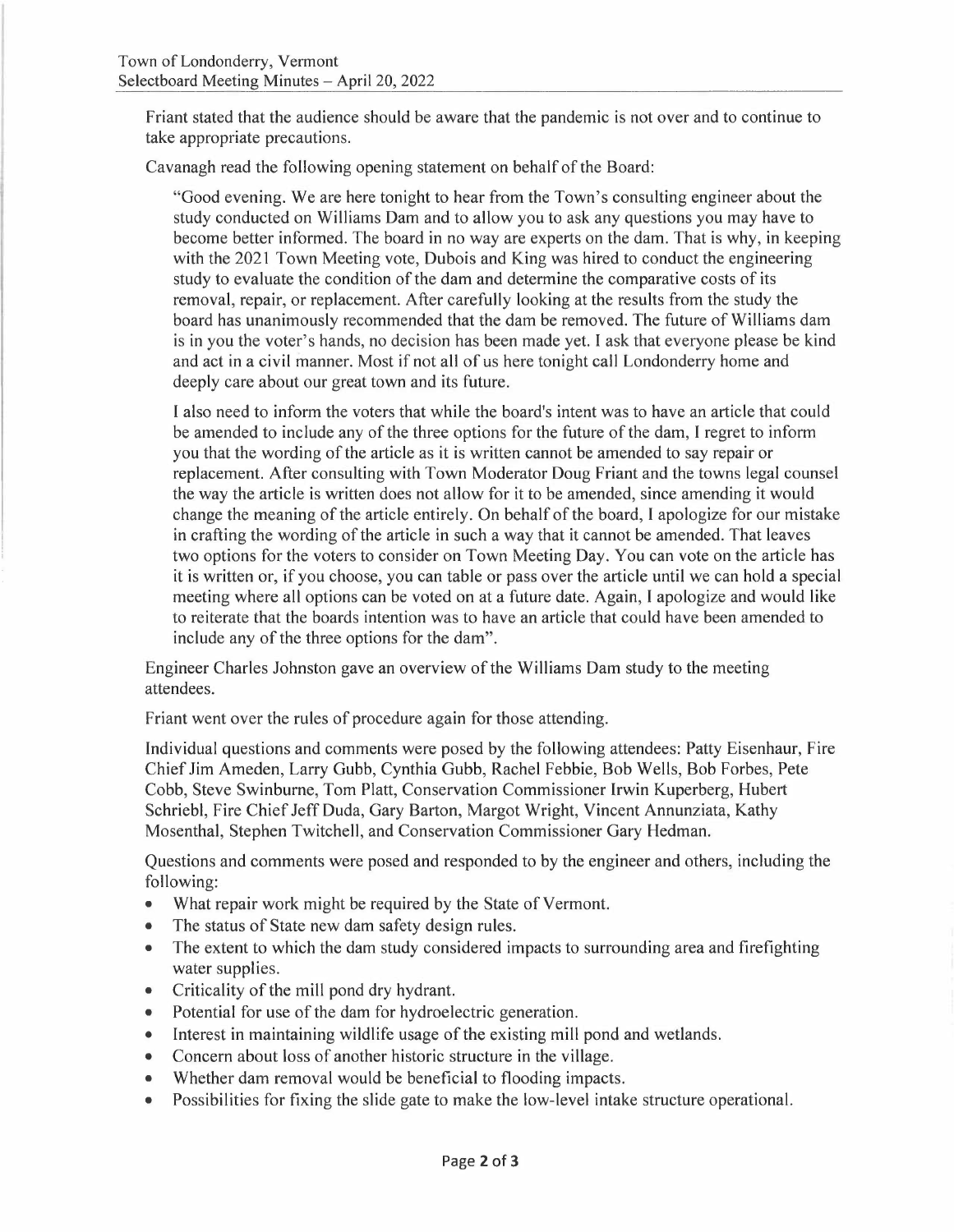- Local availability of older dam plans and reports.
- What would happen with the silt in the mill pond.
- Environmental impacts of dam removal vs. keeping the dam.
- Whether channel and bank erosion is increased by dam removal, and could it negatively impact the downtown district, particularly with septic systems.
- Ownership of lands exposed at the edge of the mill pond if the dam is removed.
- Impacts on flooding of Utley Brook.
- Amount of extra pressure that existing silt is applying to the dam.
- Cost of maintaining the mill pond.
- How the riverbank is replanted if dam is removed.
- Reliability and maintenance of dry hydrants within rivers.
- The extent to which dams slow water speeds.
- Example of dam removal on West River in South Londonderry.
- Wish to take more time for the community to decide on the alternative.
- Availability of funding for the various alternatives, other than through property taxes.
- The cost of engineering for the dam removal alternative.
- The propriety of voting for engineering funds for dam removal before a vote a on which alternative is chosen.
- Whether to vote on the article or to pass over it.
- Whether the article can be amended at all.
- Whether there be greater availability of repair funding if the dam were considered a highhazard dam.
- Possible impacts of dam removal on tourism and business.
- Dam access/safety restrictions for dam repair or replacement alternatives.
- Lack of municipal liability insurance for all but the dam removal option.
- Whether State rules will come into effect anytime soon.
- Financial burden to Town for failure to act by choosing the no-action option.
- Whether the State is considering removal of high-hazard State dams in Londonderry.
- Aesthetic change to the community if mill pond is removed.

### **5. Adjourn**

### *Jim Fleming moved to adjourn the meeting, seconded by Vincent Annunziata. The motion passed unanimously.*

The Moderator and Board members thanked the attendees, and the meeting adjourned at 8:20 PM. The next regular meeting of the Selectboard is scheduled for May 9, 2022.

Respectfully Submitted,

Shane P. O'Keefe

Town Administrator

*Approved May 9, 2022.* 

## **LONDONDERRYSELECTBOARD**

*;f/y;f./~* 

Thomas Cavanagh, Chair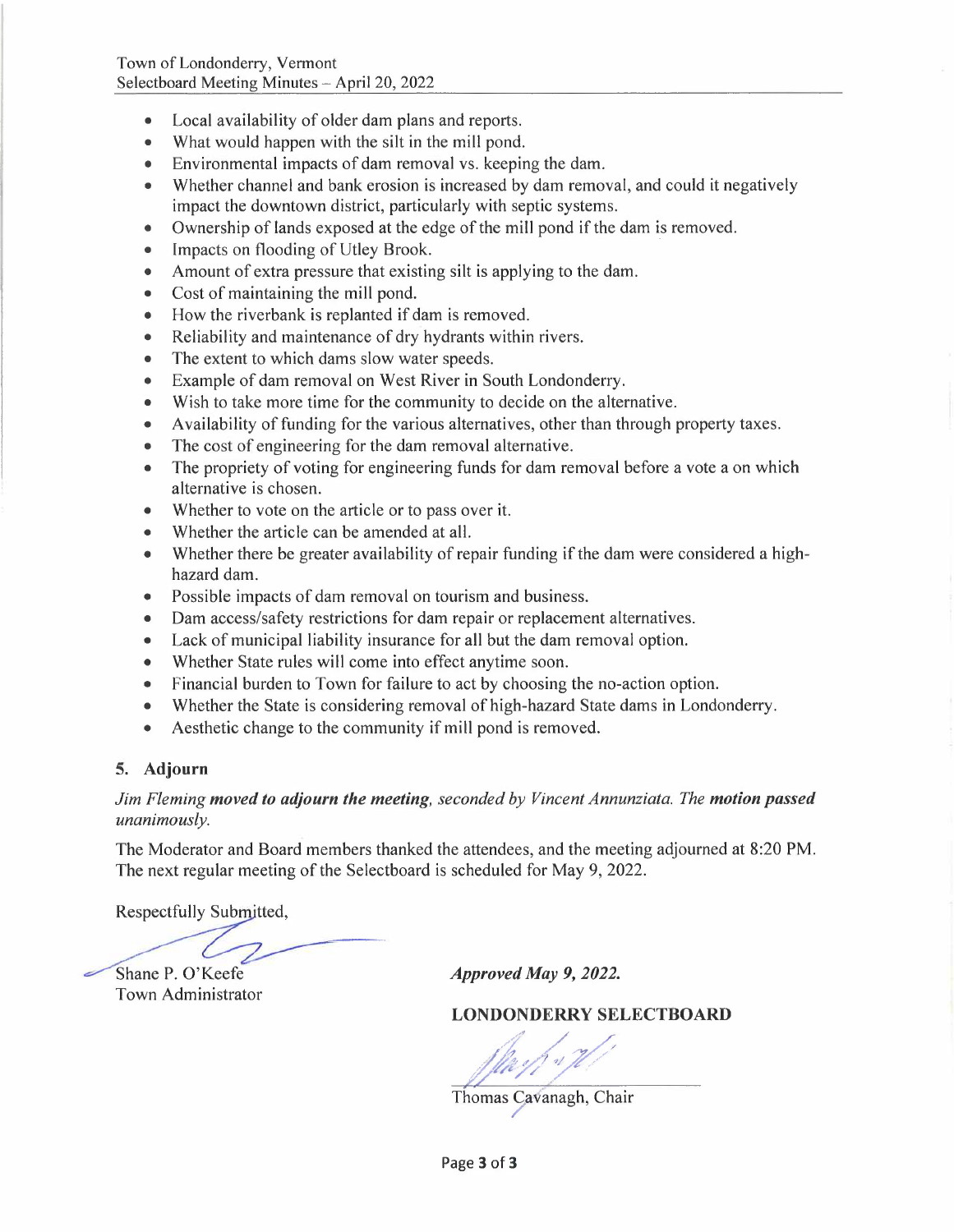Town of Londonderry, Vermont **Meeting sign-in Sheet** 

Meeting of:

Select

20/2022 Date:

**Name** 

Shane O'Keet

Tower Administrator

TAYLOR PROUTY

JAMES FLEMING

SELECTBOARD

**Affiliation** 

 $571$ ECT BOAD

Phil Clout man Marty Tranbetta Banne & Daniel Color

 $Bruq$ Frauman DOUG FRIANT

hodes

 $712$ um amy  $\times$ Ų. indis HART

YAN

asst Clerck of hubby

 $G$   $\wedge$   $A$ 

MODEOTATO

 $\frac{1}{4}$ 

 $MC$ m Kesider anne Com

LONDONDERRY

Londondan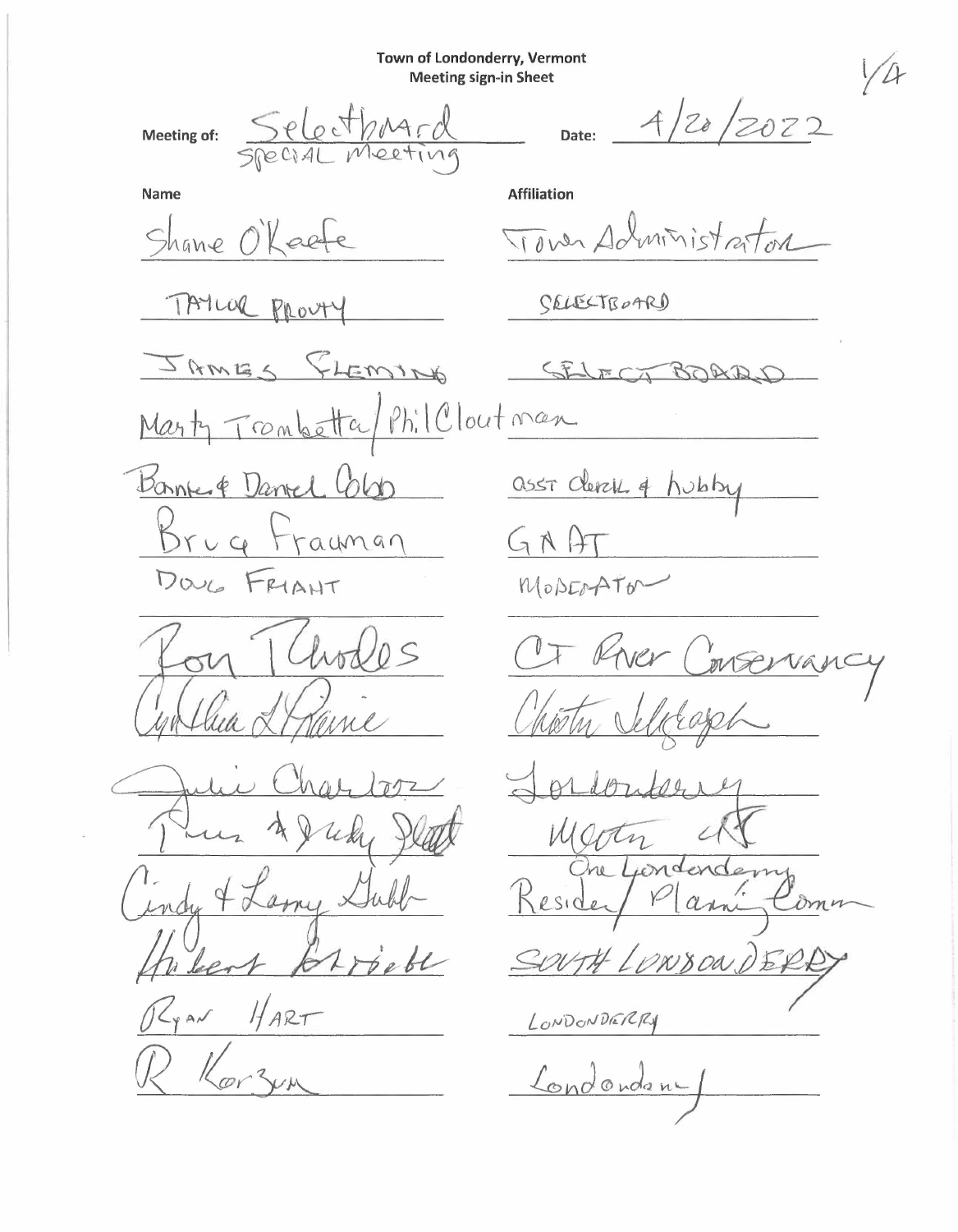**Town of Londonderry, Vermont Meeting sign-in Sheet** 

**Meeting of:** 

**Date:**  4/2JJ */2oz~ r1* 

**Affiliation** 

**Name** 

Meeting of Selecthand<br>Name = FRECTOC Melting<br>Ramela Ameden Lannes Autorina<br>James Autodan La  $\frac{1}{2}$  *<u>R</u>* and *P r* and *P reden*  $1004$  Mayneerd GEORGE MORA isa Sicotte Ken bes ete + fudg  $TDP$ Civily Underproud his  $\lambda$ Truin Kuperber TOM NETOUTE

S. LONDONDETTY FITE *.S tJ . ~~ L U* /1, *<sup>S</sup>* <u>Londondery Residen</u>  $u$ 50 <u>Jondonderry</u><br>5-10 mpm n Rondonderry *I* **Cl}.** swale dex Glenne Giderwood Londoderry onDerform So London deri-Son Convoyvonny

2/4-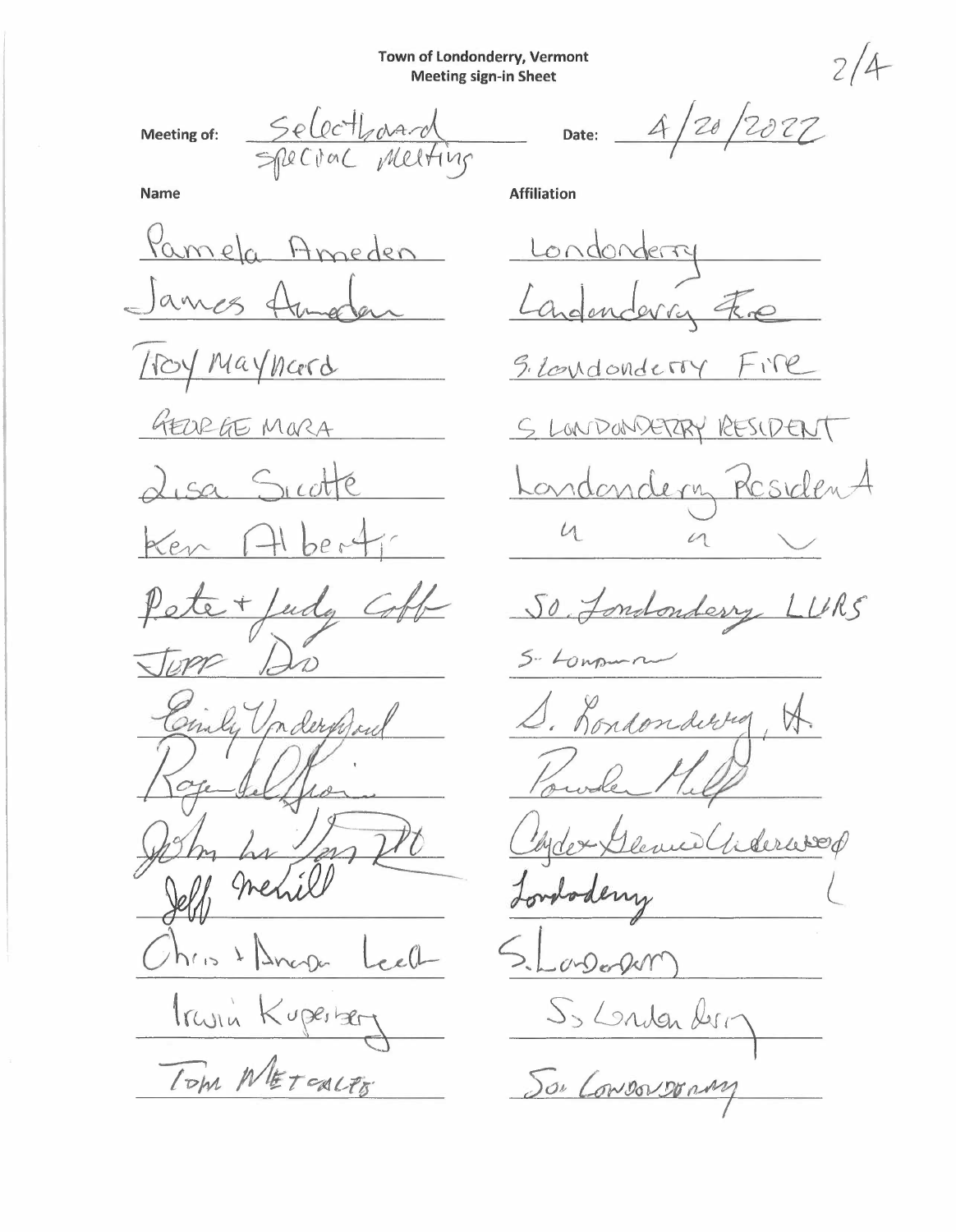Town of Londonderry, Vermont **Meeting sign-in Sheet** 

Meeting of:

Selectburnd Special Meeting

120/2022  $\Delta$ Date:

**Affiliation** 

**Name** 

Bill + Elsie Smith HEDMA  $200$ pary  $5a - 10a$ In Milconna att Isen haur STEPHEN  $C+ECU$  $|w|$ Morgot Wright Margetish Musilla )<br>b/l bnz hr  $152$ Cage unsurne m F tishman  $\sqrt{2}$ 

mcanden on donders in dondel R undra erry  $D257$ Loudonde Condonderry London de  $\infty$ 0. Condonde

 $50.7$ Londontery Indanclever

Indann

 $3/4$